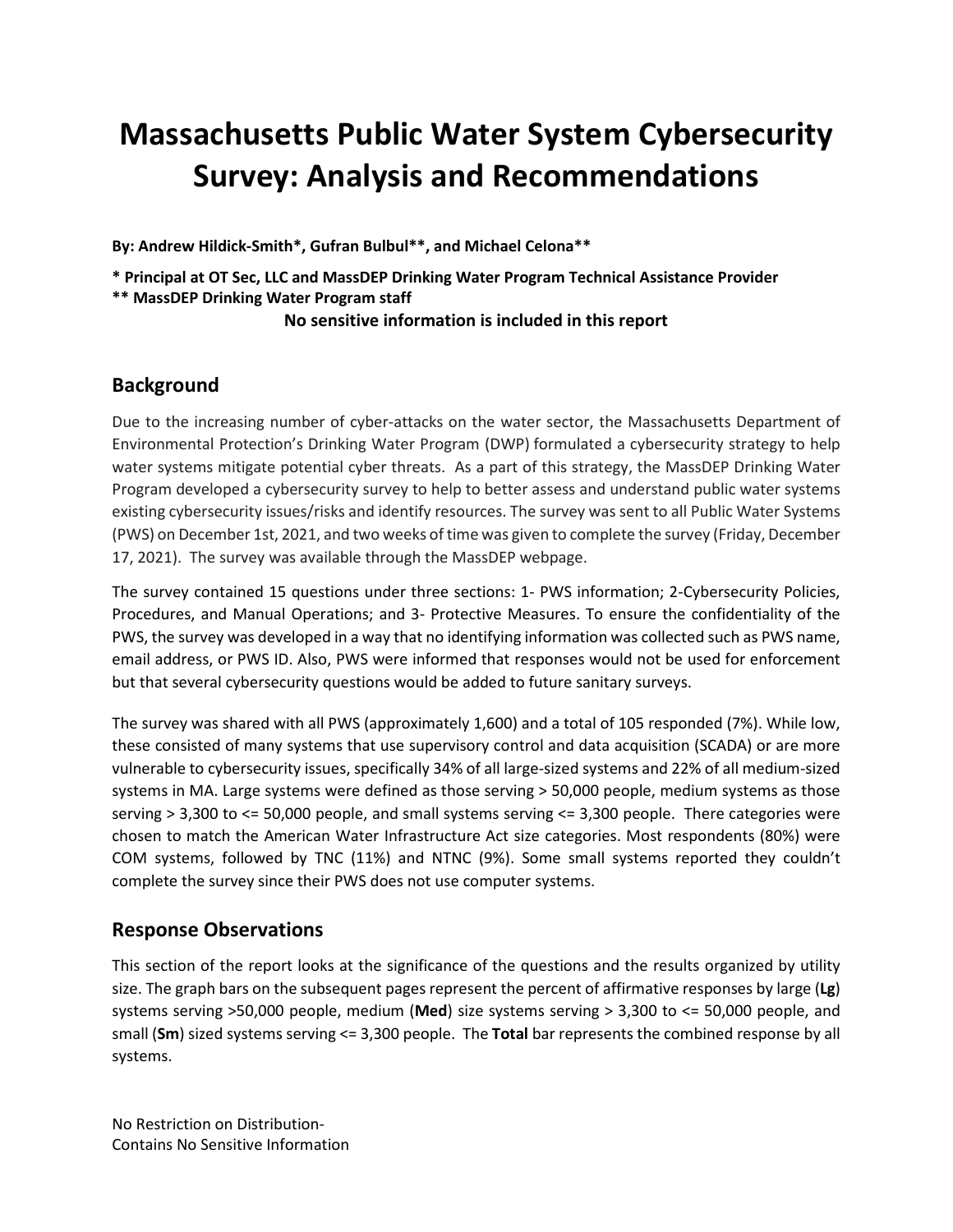## **Staff Assigned to Cyber Roles**

This is probably the most fundamental step for a water utility in developing a cybersecurity program. While it might sound simple, formally assigning a lead and supporting staff is difficult because it potentially requires a job description change and a discussion of perceived liabilities. Having cybersecurity expertise would be



valuable but is not a necessity. The lead person needs to be a good manager, and the supporting staff or contractor needs a foundation of basic IT skillsto build on. Large and medium utilities had a fairly strong response, with a sharp drop-off by small utilities.

#### **Policies and Procedures**

Developing formal cybersecurity policies and procedures is a demanding process. That 92% of the large utilities and a sizable majority of medium sized utilities responded positively to this is impressive. It would be interesting to see what percentage of utilities actually enforce what they have written-which is a whole other level of effort.



#### **Awareness Program**

Because all staff play an important role, it is important for every utility to have a cybersecurity awareness program and to develop a strong cybersecurity culture. For cybersecurity awareness programs to be effective they need to be repeated at least quarterly and ideally monthly. Fortunately, awareness programs are relatively inexpensive.

#### **Full Manual Operations Option**

It is great to see the high percentage of all respondents that can run their system manually. This is important from a cybersecurity perspective but also from a normal resiliency point of view. It would be interesting to see if there are many cases where "manual" operations depend on local panel control that includes the use of a networked

controller such as a Programmable Logic Controller (PLC). Somewhat surprisingly, smaller systems had fewer manual options, but perhaps cost savings drove a less flexible control solution.



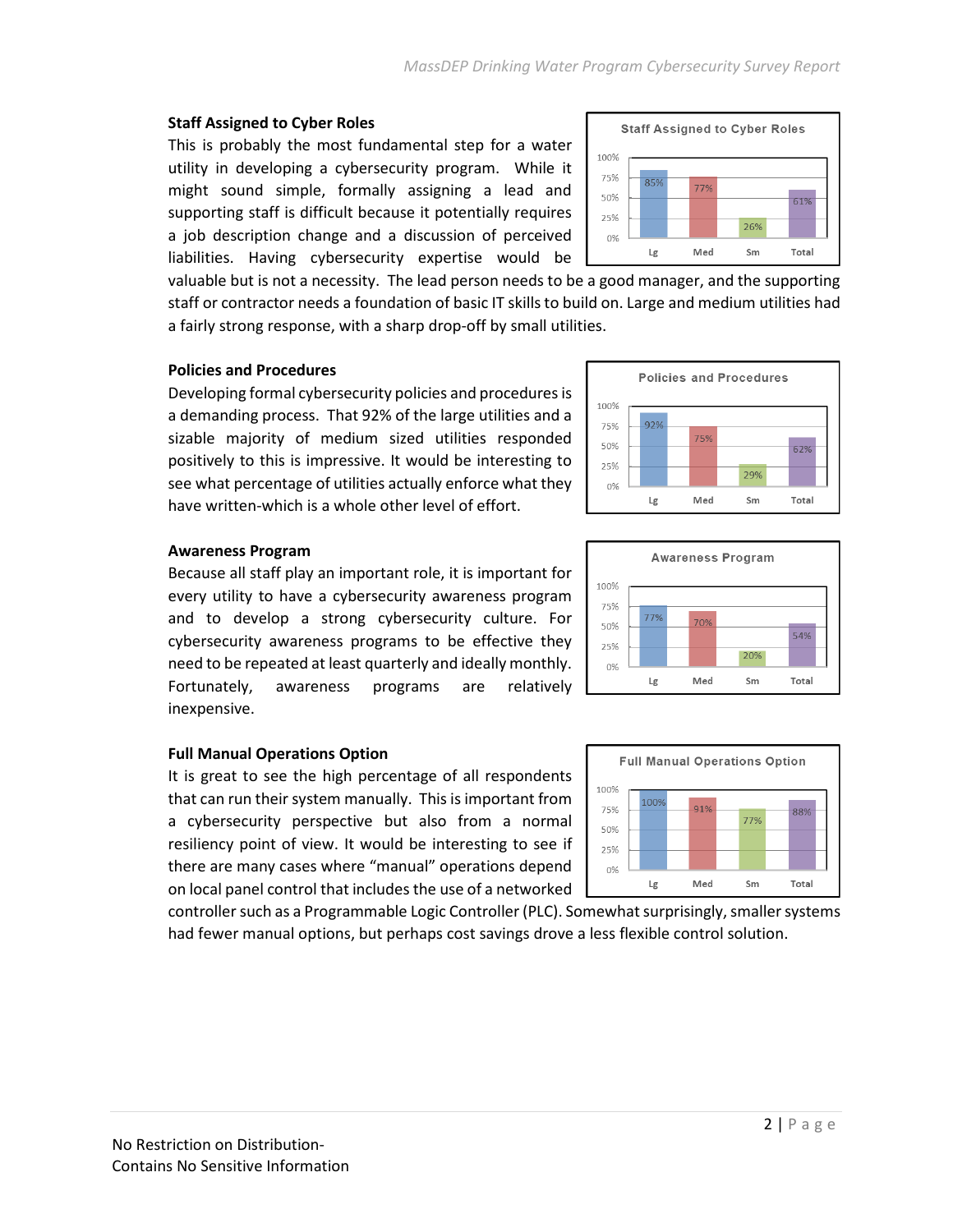100%

75%

50%

25% 0% 92%

Lg

#### **Practice Manual Operations**

Practicing is important to make sure you can do what you think you can do. It keeps staff familiar with the steps and precautions required to successfully provide safe drinking water without introducing problems. This question was accompanied by a related question that asked how often the utilities practice. There were 6 that responded weekly, 6 quarterly, 14 monthly, 15 annually and 20 "other". It

would be interesting to understand how many of these utilities schedule their manual operations versus operating manually because of control system problems, and whether they are running the whole system or just sub-components.

#### **ICS Inventory of Software and Devices**

Every utility has a sense of the software and devices that it is dependent on for providing safe drinking water but having an actual list and maintaining it over time takes commitment. After assigning a cybersecurity leader, this is probably the second most important step a utility can take towards having a meaningful cybersecurity program.

While the number of instances of a particular item will be higher in a bigger system, small systems are apt to have a similar variety of items.

#### **Remote Access Required**

An interesting part of this response was the level of utilities that indicated "N/A". Presumably, that indicates that they do not have SCADA system. There were 22 small systems in this category, 5 medium, and 1 large one, or 26% of respondents. In addition to knowing the number of utilities that require remote access it would be good to know how

many others have it as a convenience, but it is not required. Some portion of the utilities that have a SCADA system and responded "no", may use alarm "dial-out" programs for system awareness during off hours.

## **More Secure Remote Access**

The survey asked if the utility requires remote access and if so, if it is protected with "one of the following or other comparable methods (multifactor authentication, jump server, virtual private network, etc.)" to get a sense of the level of security. While the responses look very good, perhaps a "Not sure" answer should have been included

given the extremely high positive response, especially from the small and medium sized utilities. A follow-up might help understand if PWS use multifactor authentication or other best practices.







**Practice Manual Operations** 

46%

Med

66%

Sm

58%

Total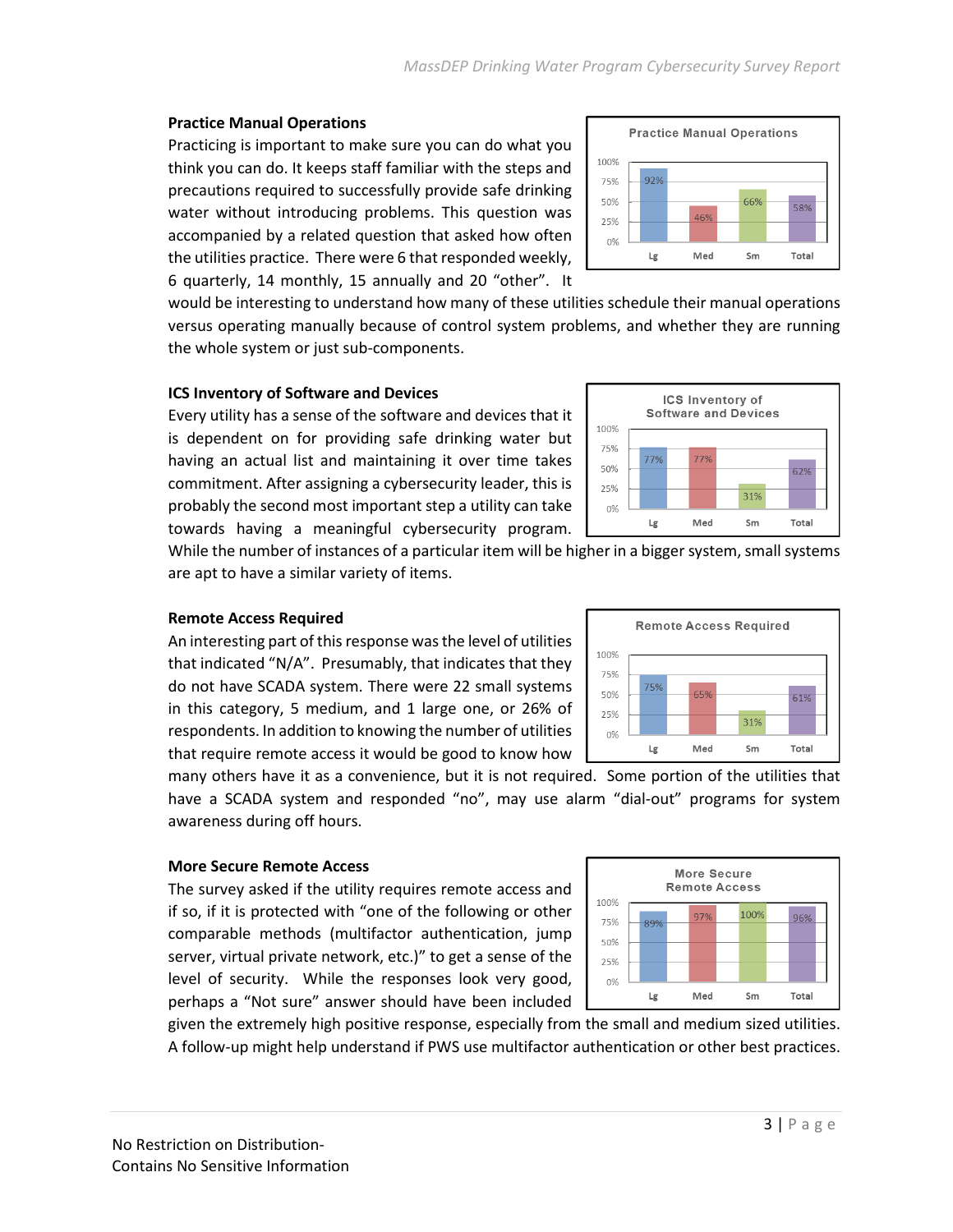100%

25%  $0\%$ 

100%

50%

 $0%$ 

Lg

## **Physical Security of IT and OT Assets**

Physical security is a basic measure that water utilities are used to taking to protect their assets and product. It may just be an awareness issue for medium and small systems to extend that same protection to their IT and OT assets. The survey question included in its examples the use of locked server rooms and cabinets and alarms.

## **Individual Passwords**

Staff accountability and security depend on individual accounts and passwords for both computers and software applications. The use of individual passwords is a basic requirement for cybersecurity. Sometimes the PC interface to a control system at a treatment plant is just left on and open for both convenience and to feel

confident that in an emergency access will be both rapid and assured.

## **Mobile Device Security Policy Enforced**

On the assumption that remote access to a control system may frequently be from an operator's or manager's mobile device, the water system's security cannot be any better than the mobile device's security. Even the most security remote access can be compromised by a hacked phone, tablet or laptop. Non-work use of these same devices greatly increases the risk of a problem.

## **System Monitoring Independent of SCADA**

Water system status monitoring with a data logger or other equipment independent of a SCADA system can be a robust way to validate the health or compromise of a SCADA system. It also provides a useful backup to help run a water system manually if the SCADA system is down for whatever reason. Independent monitoring is an advanced approach that is not common.

## **Potential Cyber-Physical Damage Evaluation**

It is excellent that this many utilities have thought about which critical systems or equipment might be susceptible to physical damage from a cyber-attack. Hopefully, this question and the next one was understood. It is a little concerning that there is a higher percent of large systems that have implemented a cyber-physical safety system (see below) than have thought about where they are needed.

64%

Total

34%

Sm



**Potential Cyber-Physical Damage Evaluation** 

81%

Med

69%

Lg



43%

Sm

Total

**Physical Security of** IT and OT Assets



Med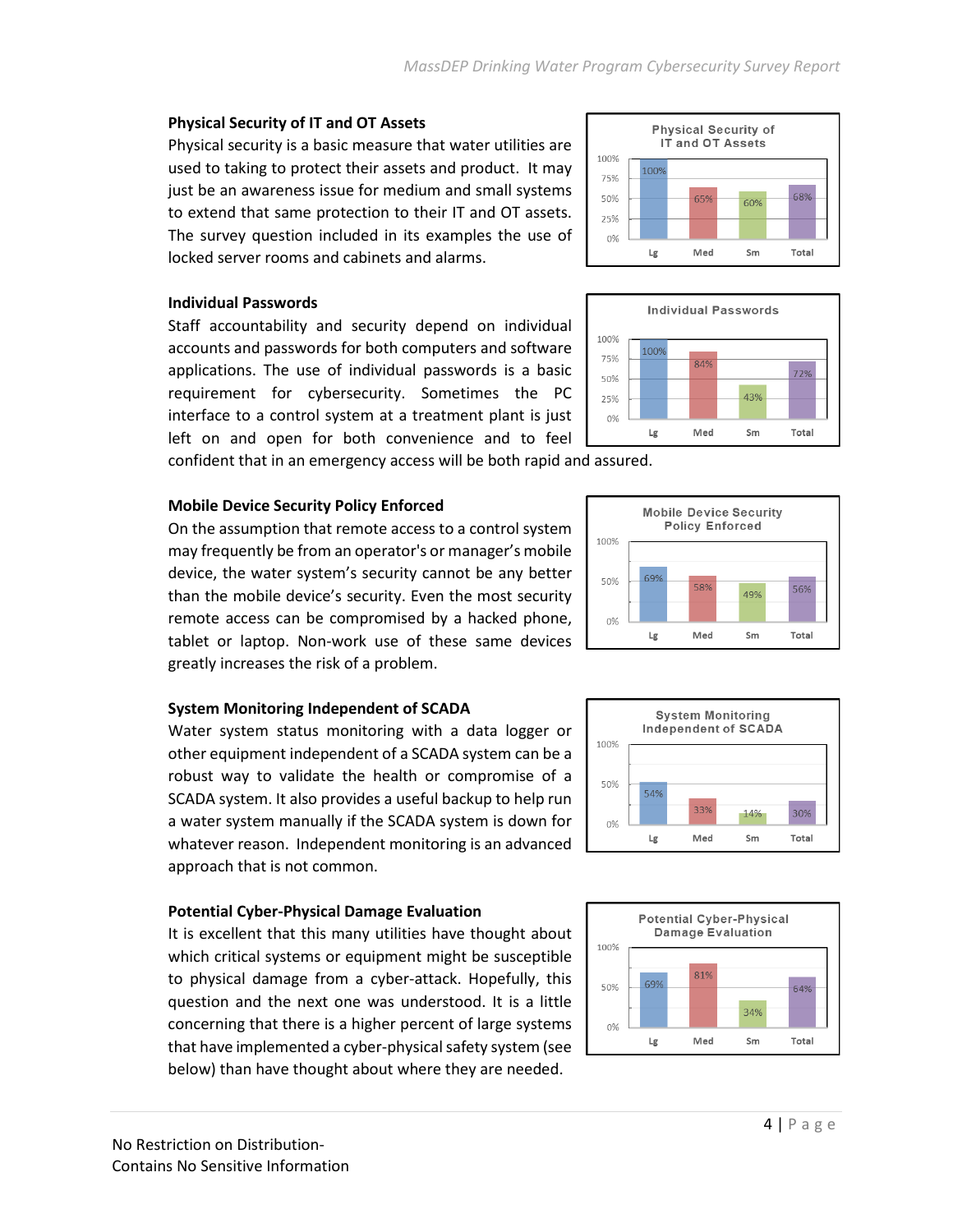## *MassDEP Drinking Water Program Cybersecurity Survey Report*

100% 75% 50%

25%

0%

54%

Lg

## **Cyber-Physical Safety System**

It is exciting that so many utilities have proactively taken action to prevent a serious cyber-attack from being able to physically damage some part of their system. Following up on what steps were taken and then sharing that information anonymously would be valuable for the water sector regionally and nationally.

#### **WaterISAC**

The WaterISAC provides a very valuable service of twiceweekly reports curated for the water sector that include cybersecurity threats and advisories, all-hazards issues, and training opportunities. High level alerts are promptly distributed. Monthly webinars help with education and encourage best practices. There is an annual membership

fee that starts at \$100 for small utilities (<=3,300 people) and increase from there. Every water and wastewater system should be a member.

## **MS-ISAC Membership**

MS-ISAC membership is free and provides a number of useful benefits, including reduced cost for advanced cybersecurity training and the possibility of incident response assistance in the event of an attack. Every municipal water and wastewater system should be a member. It may be that some utilities are not aware that their local government and hence they are already members.

## **Takeaways and Next Steps**

Overall, the utilities that responded to the survey are doing a good job with cybersecurity when their size is considered. Extrapolating to all PWS is difficult as the utilities that responded to the survey are probably the ones most interested in the topic and most progressive in their cybersecurity posture.

The following are some recommendations for advancing the cybersecurity of PWS given the survey results and risk-based considerations. The topics covered include ones in the survey as well as others that were not. They are grouped into priorities 1 – 3 with an overall target of making significant progress in all areas over the course of the next several years. Many of the cybersecurity measures can be implemented or organized by staff without cybersecurity or IT skills. They are indicated in the tables below with an "**\***".

## **Priority 1**

Fortunately, the priority 1 activities, which are essential for baseline security, are generally lower cost and less demanding to complete. **It should be feasible for all municipal systems, and many of the nonmunicipal system, to establish these measures within 9 months**. In many cases they are likely already





**WaterISAC Membership** 

30%

Med

27%

Total

11%

Sm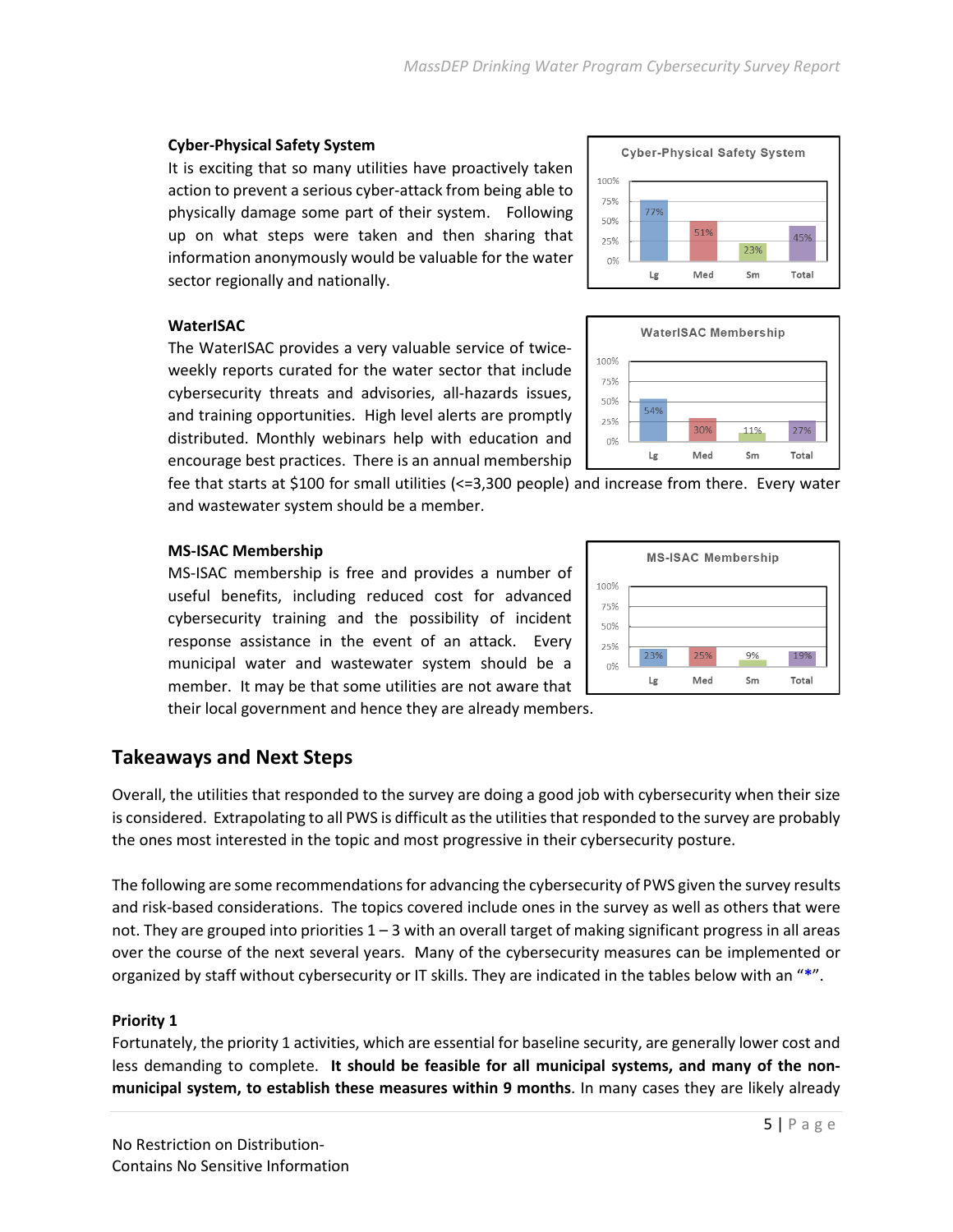implemented and may just need some degree of improvement. One possible strategy is to highlight a single measure each month with 1-2 page summaries that are essentially the same as MassDEP DWP cybersecurity posters with additional details and accompanying recorded short videos. Additionally, it would be useful to speak to some utilities that do not have a responsible cybersecurity leader identified to discuss possible solutions.

| <b>Priority</b> | <b>Cybersecurity Measures</b>                | <b>Goal and Approach</b>                                                                                                                                                                                                                                                                                                                                                                                                                                                |
|-----------------|----------------------------------------------|-------------------------------------------------------------------------------------------------------------------------------------------------------------------------------------------------------------------------------------------------------------------------------------------------------------------------------------------------------------------------------------------------------------------------------------------------------------------------|
| $\mathbf{1}$    | <b>Cybersecurity Leader and</b><br>Budget *  | Goal: Every utility needs to identify the leader who is<br>responsible for advancing cybersecurity at their utility.<br>Along with that commitment is the need to establish a<br>Cybersecurity budget for next year if it does not already<br>exist, regardless of how small it might be.<br>Approach: Organize a focus group-type meeting of a<br>handful of utilities to better understand constraints of<br>assigning a cybersecurity leader and identify solutions. |
| $\mathbf{1}$    | Passwords * and Account                      | Goal: Every utility needs to require that all staff members                                                                                                                                                                                                                                                                                                                                                                                                             |
|                 | Management                                   | use strong passwords and securely manage computer<br>accounts by promptly disabling computer accounts of<br>departing staff, limiting account access to what is<br>required for a job description and having administrators<br>lower-level<br>for<br>use<br>accounts<br>non-administrative<br>activities.                                                                                                                                                               |
|                 |                                              | Approach: A 1-2 page summary and a short video.                                                                                                                                                                                                                                                                                                                                                                                                                         |
| $\mathbf{1}$    | Multi-factor Authentication                  | Goal:<br>Every utility needs to activate multi-factor<br>authentication for all external access to email systems, IT<br>systems, OT systems and internal access to sensitive<br>systems such as domain controllers.                                                                                                                                                                                                                                                     |
| $\mathbf{1}$    |                                              | Approach: A 1-2 page summary and a short video.                                                                                                                                                                                                                                                                                                                                                                                                                         |
|                 | <b>Cybersecurity Awareness</b><br>Training * | Goal: Every utility needs to establish cybersecurity<br>awareness training for all staff. Short training sessions<br>should happen at least quarterly and ideally monthly.<br>Phishing drills are a common component.<br>Approach: A 1-2 page summary and a short video.                                                                                                                                                                                                |
| $\mathbf{1}$    | Patching                                     | Goal: Every utility needs to perform timely patching of<br>essential servers and internet and e-mail exposed<br>computers and devices as well devices used for<br>segmentation.<br>Approach: A 1-2 page summary and a short video.                                                                                                                                                                                                                                      |
| $\mathbf{1}$    | <b>Backups &amp; Restoration Practice</b>    | Goal: Every utility needs to make regular backups that<br>meet standards for resilience and to practice restoration.                                                                                                                                                                                                                                                                                                                                                    |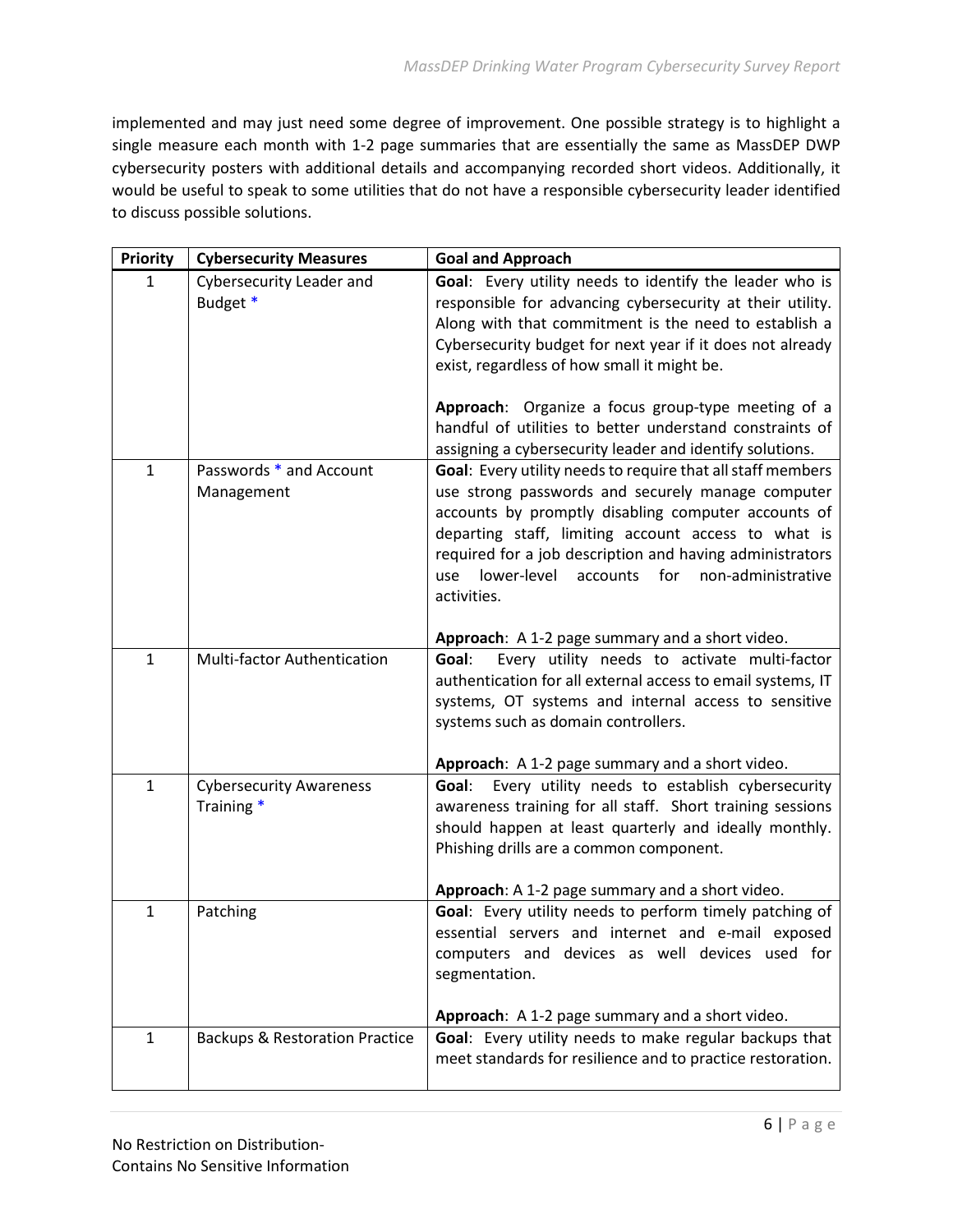|              |                                                  | Approach: A 1-2 page summary and a short video.                                                                                                                                                                                                                                                                                                   |
|--------------|--------------------------------------------------|---------------------------------------------------------------------------------------------------------------------------------------------------------------------------------------------------------------------------------------------------------------------------------------------------------------------------------------------------|
| $\mathbf{1}$ | Inventory of Software and<br>Devices (IT and OT) | Goal: Every utility needs an inventory of IT and OT<br>software and hardware so they can keep up with patching<br>and be better able to response to a cybersecurity<br>incident.                                                                                                                                                                  |
|              |                                                  | Approach: A 1-2 page summary and a short video.                                                                                                                                                                                                                                                                                                   |
| 1            | WaterISAC & MS-ISAC<br>Memberships *             | Goal: Ideally, every water utility in the Commonwealth<br>would be a member of the WaterISAC, if they can afford<br>it. The annual cost for small systems is \$100 and climbs<br>from there. Every municipal utility should be a member<br>of the MS-ISAC, which is free and potentially provides<br>some hands-on assistance during an incident. |
|              |                                                  | Approach: Prepare a 1-page summary that explains the<br>benefits and costs of ISAC memberships. The document<br>could also help municipal systems understand if they are<br>already members. The MS-ISAC web site lists upwards of<br>120 cities and towns in Massachusetts that are members.                                                     |

**\*** – measures or activities that generally do not need cybersecurity or IT skills

## **Priority 2**

Priority 2 measure are more demanding to implement than Priority 1 measures. They typically take more time to establish and, in some cases, require more technical skills to implement. Larger utilities may be able to incorporate many of these measures more quickly, if they have not already done so. Smaller utilities will be limited by staff and budget restrictions. A goal could be to have these measure in place for nearly all large utilities and most medium-sized utilities by the end of 2023.

| <b>Priority</b> | <b>Cybersecurity Measures</b>  | <b>Goal and Approach</b>                                                                                                                                                                                                                                                                                                                                                           |
|-----------------|--------------------------------|------------------------------------------------------------------------------------------------------------------------------------------------------------------------------------------------------------------------------------------------------------------------------------------------------------------------------------------------------------------------------------|
| $\mathfrak{D}$  | Manual Operations & Practice * | Goal: Every utility should understand to what degree<br>they can run their process manually. Those that cannot<br>manually need to identify where<br>the<br>operate<br>shortcomings are and consider modifying their system to<br>permit full manual control. All utilities should practice the<br>various components of their manual operations in a<br>carefully controlled way. |
|                 |                                | Approach: A 1-2 page summary and a short video.                                                                                                                                                                                                                                                                                                                                    |
| $\mathcal{P}$   | Incident Response Plan *       | Goal: Every utility should have a cybersecurity incident<br>response plan. This is both a documented plan and an<br>arrangement for any supplement resources that might<br>include an incident response firm on retainer or<br>cybersecurity insurance that has response firms lined up.                                                                                           |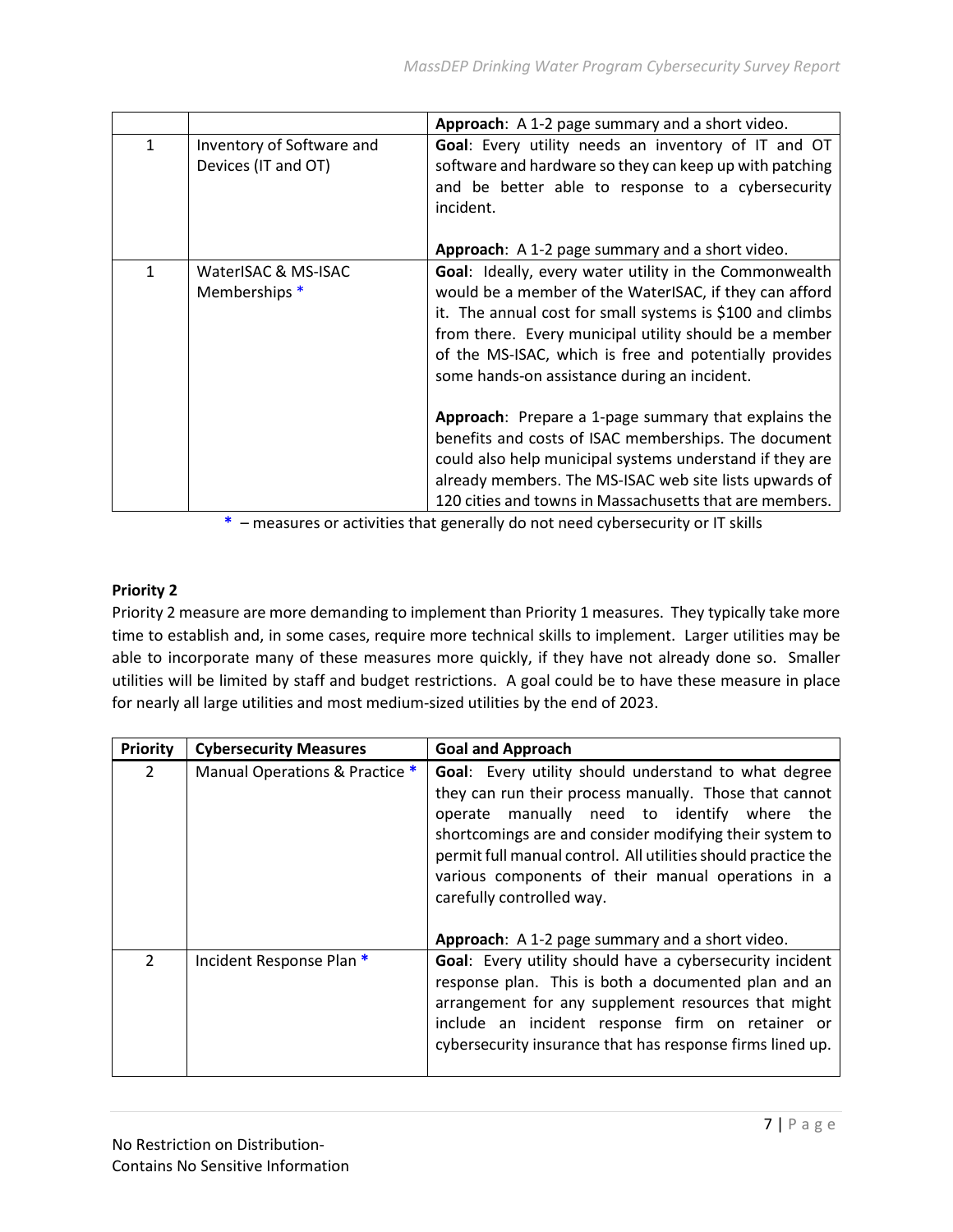|                |                                     | Approach: Planning a one-hour webinar on this topic and   |
|----------------|-------------------------------------|-----------------------------------------------------------|
|                |                                     | a draft incident response plan framework for mid-March.   |
| $\overline{2}$ | Segmentation                        | Goal: Every utility should have their OT system protected |
|                |                                     | from the internet and from their IT system with some      |
|                |                                     | form of segmentation. This requires technical skills and  |
|                |                                     | expenses.                                                 |
|                |                                     |                                                           |
|                |                                     | Approach: A 1-2 page summary and a short video.           |
| $\overline{2}$ | <b>Remote Access Hardening</b>      | Goal: Every utility should assess the remote access that  |
|                |                                     | they have to their IT and OT systems. If the applications |
|                |                                     | are no longer supported, they should be replaced. Secure  |
|                |                                     | configuration options should be selected were possible.   |
|                |                                     |                                                           |
|                |                                     | Approach: This assessment and potential updating          |
|                |                                     | activity may be possible by internal staff or may require |
|                |                                     | hiring external expertise.                                |
| $\overline{2}$ | Policies and Procedures *           | Goal: Writing and enforcing policies and procedures is a  |
|                |                                     | demanding activity. Every large and most medium and       |
|                |                                     | small utilities should have a set of basic policies and   |
|                |                                     | procedure that at least cover the Priority 1 measures.    |
|                |                                     |                                                           |
|                |                                     | Approach: A 1-2 page summary and a short video.           |
| $\overline{2}$ | <b>End Point Detection software</b> | Goal: All user computers should have anti-virus and       |
|                |                                     | malware detection software that is updated                |
|                |                                     | as                                                        |
|                |                                     | appropriate.                                              |
|                |                                     |                                                           |
|                |                                     | Approach: A 1-2 page summary and a short video.           |

**\*** – measures or activities that generally do not need cybersecurity or IT skills

## **Priority 3**

Priority 3 measures are important for good security and resilience during a cyber-attack. They can be extensive efforts and time-consuming projects. Some of them can be accomplished by in-house staff. One very valuable effort would be to survey willing utilities that installed cyber-physical safety systems to find out what they did so it can be shared with others.

| Priority | <b>Cybersecurity Measures</b>              | <b>Multi-Year Goal and Approach</b>                                                                                                                                                                                                                                             |
|----------|--------------------------------------------|---------------------------------------------------------------------------------------------------------------------------------------------------------------------------------------------------------------------------------------------------------------------------------|
| 3        | Physical Security of IT and OT<br>Assets * | Goal: Physical security is standard practice for water<br>utilities. All utilities should provide additional protection<br>for their computer and network assets.<br>Approach: A 1-2 page summary and a short video.                                                            |
| 3        | End Point hardening                        | Goal: Every utility should do this, but it does require<br>cybersecurity expertise and will vary slightly from system<br>to system. This includes both onsite computers and<br>remote mobile devices used for remote access.<br>Approach: A 1-2 page summary and a short video. |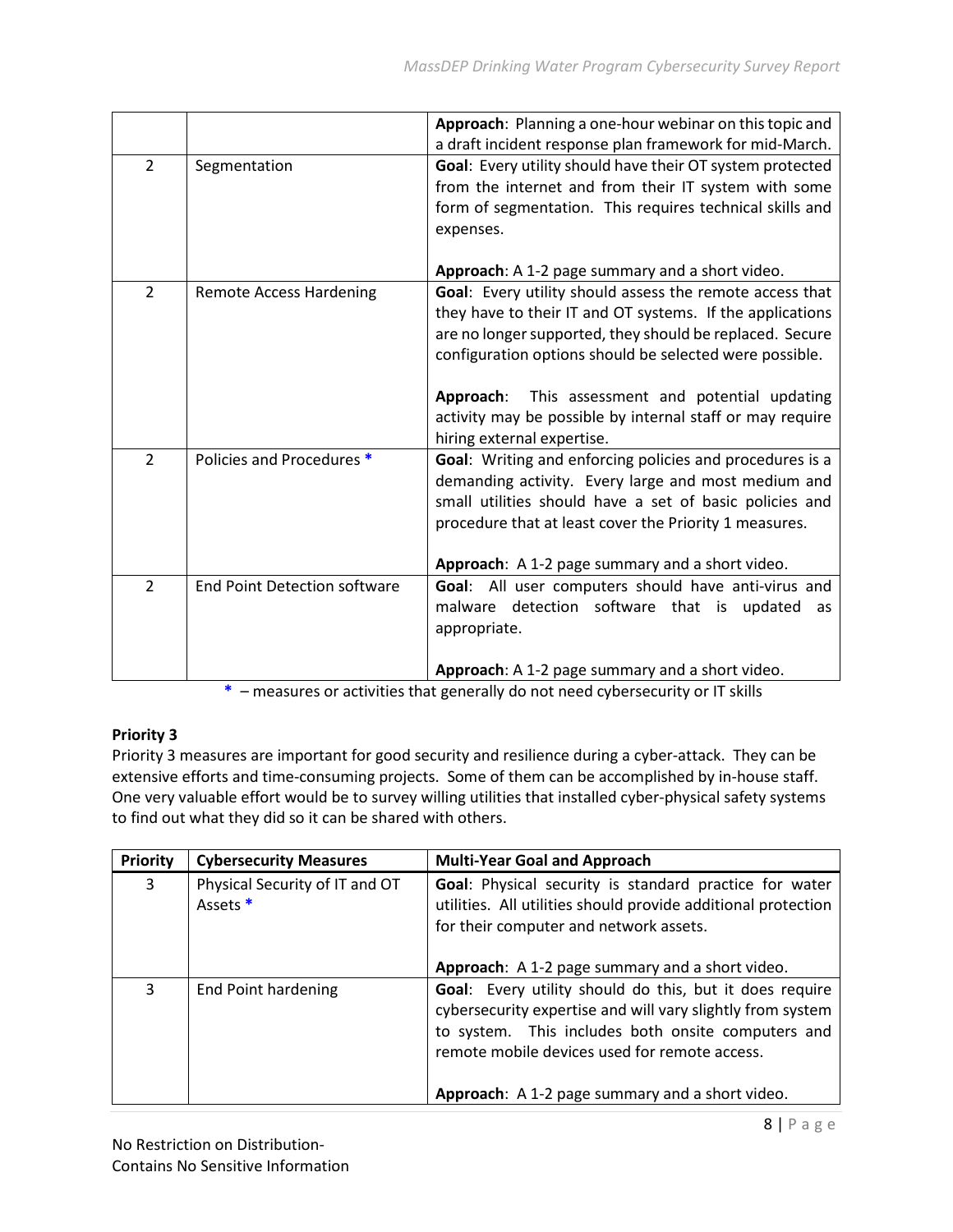| 3 | <b>System Monitoring</b>     | Goal: This is a valuable resiliency resource for every         |
|---|------------------------------|----------------------------------------------------------------|
|   | Independent of SCADA         | utility but is a stretch to expect because of the extra        |
|   |                              | expense to install and maintain. Very large system should      |
|   |                              | be encouraged to do this as well as utilities that need it     |
|   |                              | for manual operations.                                         |
|   |                              |                                                                |
|   |                              | Approach: A 1-2 page summary and a short video.                |
| 3 | <b>ICS Monitoring</b>        | Goal: This is a currently a measure for larger utilities that  |
|   |                              | have the resources to support it.                              |
|   |                              |                                                                |
|   |                              | Approach: The Water Sector Action Plan recently                |
|   |                              | initiated by the National Security Council will provide        |
|   |                              | advice to water utilities on how to approach and               |
|   |                              | implement ICS monitoring.                                      |
| 3 | Potential Cyber-Physical     | Goal: Every utility can do this. It can be a low-cost activity |
|   | Damage Evaluation *          | as existing staff and operators have excellent insight.        |
|   |                              |                                                                |
|   |                              |                                                                |
|   |                              | Approach: A 1-2 page summary and a short video.                |
| 3 | Cyber-Physical Safety System | Goal: Every large utility should look into the possibility of  |
|   |                              | installing cyber-physical safety systems.                      |
|   |                              |                                                                |
|   |                              | Approach: There are a good number of utilities that have       |
|   |                              | already done this, and it would be valuable to understand      |
|   |                              | their solutions in order to share with others. Prepare a 1-    |
|   |                              | 2 page summary along with a short video.                       |

**\*** – measures or activities that generally do not need cybersecurity or IT skills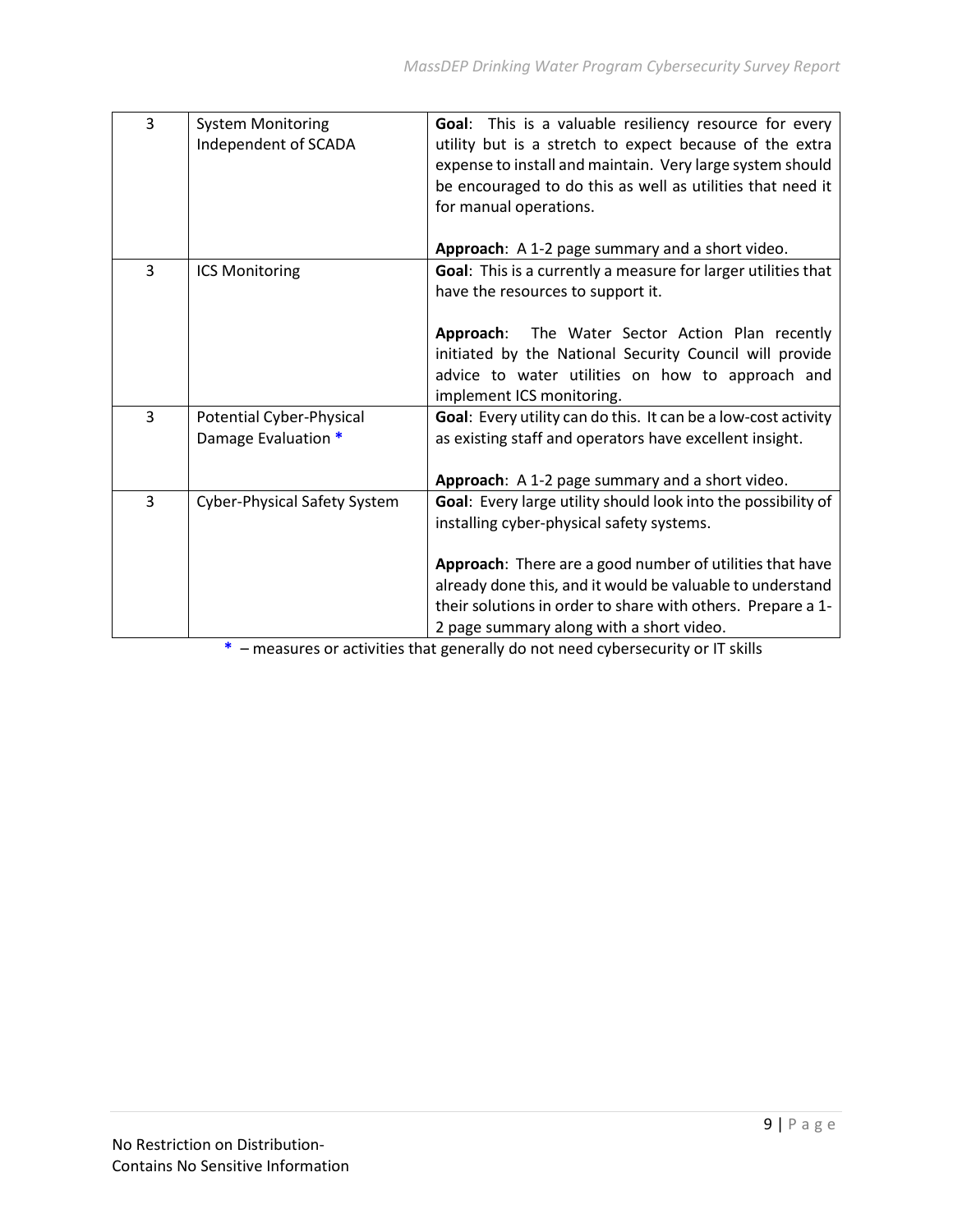## **Overview of Survey Results by Utility Size** - Dec. 2021

A total of **105 utilities responded** to the survey. Most were Community systems, with 12 Transient Non-Community and 9 Non-Transient Non-Community systems. **13 large utilities** (> 50,000 people) responded out of 38 in the Commonwealth, 57 **medium utilities** (<= 50,000 and > 3,300) out of 259, and **35 small utilities** (<= 3,300) out of approximately 1,300.



*Note, the "More Secure Remote Access" graph (second row on the far right) represents the degree to which utilities that require and use remote access for their SCADA system are using methods that are considered more secure.*

No Restriction on Distribution-Contains No Sensitive Information